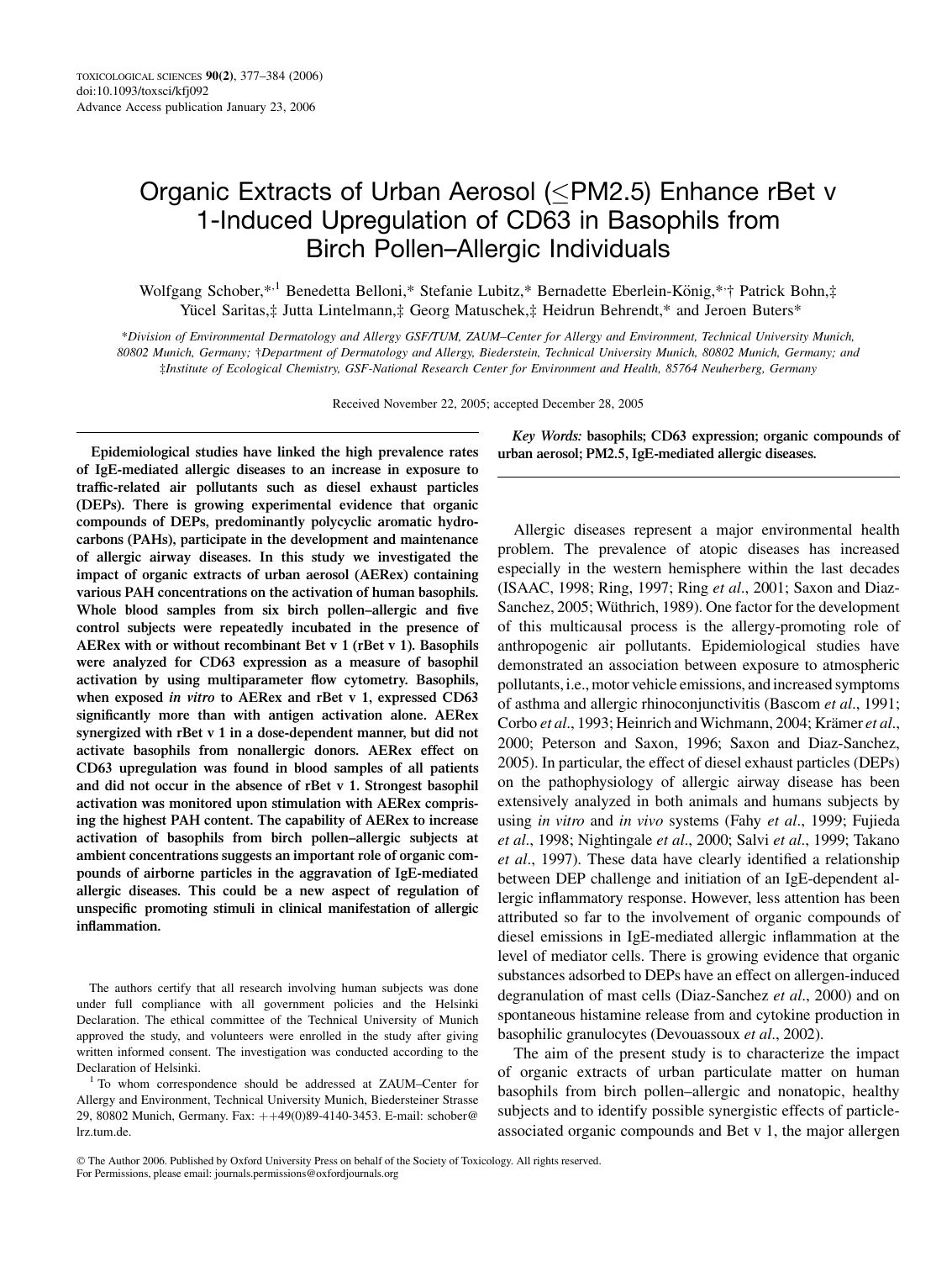of birch pollen grains, upon basophil stimulation from sensitized individuals.

#### MATERIALS AND METHODS

Sampling of airborne particulate matter (PM). Atmospheric fine dust was collected using an Andersen High-Volume Sampler (Andersen Instruments Inc., U.S.A.) equipped with a 2.5-um head. Particles were collected on a quartzfibre filter (GF 20, 203  $\times$  254 mm, Schleicher & Schuell, Germany) which was cleaned by heating at 500°C over 3 h before use. Air was drawn through the filter at an average flow rate of  $52 \text{ m}^3/\text{h}$ . An organic extract of urban aerosol, 1-day sample  $(AERex<sup>1d</sup>)$ , was collected on February 20–21, 2003 (23.93 h, total air volume  $1270 \text{ m}^3$ ), and a 5-day sample (AERex<sup>5d</sup>) between June 5 and June 10, 2003 (119.89 h, total air volume  $6230 \text{ m}^3$ ). The sampler was located near  $(<10 \text{ m})$  a highly frequented six-lane road (Ingolstädter Landstrasse: 44,000 motor vehicles/day; personal communication ''Planungsreferat München") at the main entrance of the GSF research campus in the north of Munich, Germany. The campus has a wide lawn with some trees (no birch trees). The GSF boiler house is 800 m away from the sampling site. Sampling was performed 2 m above ground.

Preparation of PM extracts. One-third of the 1-day filter and two-thirds of the 5-day filter were extracted by steam distillation. Each filter was placed into a flask with 250 ml water. The flask was heated for 2 h at 100°C. At this temperature the majority of allergens are destroyed by denaturation, including Bet v 1. The steam was cooled down by passing through a Liebig cooler, and the aqueous condensate was online extracted by dropping through 2 ml n-hexane. After 2 h the process was stopped, and the n-hexane phase was removed. In order to compare both extracts, 0.1 ml dimethyl-sulfoxide (DMSO) for  $AERex<sup>1d</sup>$  and 1 ml DMSO for  $AERex<sup>5d</sup>$  were added. The n-hexane was vaporized under a gentle stream of nitrogen at 40°C, yielding two organic extracts with similar concentrations of air equivalents per ml.

GC-MS analysis. Identification of compounds was performed using a Hewlett-Packard gas chromatograph–mass spectrometer (GC-MS) system (GC 6890 series, with a 5973N mass selective detector). The MS was operated in the full scan mode (m/z 35–400) with electron impact ionization. The chromatographic separation was accomplished using a 30.0 m DB-5ms column with a 0.25 mm id and 0.25 µm film thickness (J&W Scientific, Rancho, Cordova, CA). Injection was performed in splitless mode. The oven temperature was ramped by  $10K \text{ min}^{-1}$  from 55°C to 300°C and held for 15 min. The identification of individual compounds was based on the comparison of their retention times and mass spectra to those of pure standard substances.

HPLC analysis. To investigate the variance of polycyclic aromatic hydrocarbon (PAH) composition in  $AERex<sup>1d</sup>$  (1-day sampling in winter) and  $AERex<sup>5d</sup>$  (5-day sampling in summer), a quantitative high pressure liquid chromatography (HPLC) analysis was carried out. An HPLC system, HP 1100 (Agilent Technologies, Böblingen, Germany), equipped with a diode array and a fluorescence detector was used. The analytical column (MZ-PAH C-18, 5  $\mu$ m, 250 mm, 3 mm id) was purchased from MZ Analysentechnik, Mainz, Germany. The PAHs were separated with an acetonitrile gradient at 308K and 0.5 ml/min; separation started with 58% acetonitrile, and the organic solvent content was increased to 100% in 35 min and finally held at 100% acetonitrile for the last 12 min. Within the next 2 min, the initial eluent composition was reached, and the system was equilibrated for 15 min. Injection volume was  $10 \mu$ . Detection and quantification of the PAHs was carried out, applying time-programmed fluorescence detection. The HPLC method was externally calibrated for the quantification of 18 PAHs—15 of them were U.S. EPA priority pollutants—in the range from 2 to 1000 pg/ $\mu$ l using chromatographic peak areas versus concentration. Resulting correlation coefficients of the calibration curves  $(n = 6)$  were all higher than 0.999.

Determination of LPS in AERex. Lipopolysaccharide (LPS) was quantified by Limulus Amebocyte Lysate (LAL) assay (Cambrex Bio Science, Apen, Germany). AERex samples were provided in DMSO and tested in a 1:100 dilution in LPS-free water. DMSO 1% vehicle did not show any interference with the LAL test system. E. coli standard served as a positive control. The technical assistance of Mrs. Britta Dorn is acknowledged.

Subjects. Six atopic individuals (four females, two males, 21–39 years old, mean age  $28.5 \pm 7.9$  years) with known birch pollen allergy and five healthy, nonatopic controls (three females, two males,  $23-32$  years old, mean age  $27.2 \pm$ 4.1 years) were asked to give blood (Table 1). All atopics had a positive history of allergic rhinitis, a positive skin prick test result for birch pollen and for the recombinant major birch pollen allergen Bet v 1(rBet v 1), as well as birch pollen–specific serum IgE (RAST classes  $> 3$ ; UniCAP®, Pharmacia & Upjohn, Freiburg, Germany). All volunteers were without medication for at least 15 days before blood sampling. The ethical committee of the Technical University of Munich approved the study, and volunteers were enrolled in the study after giving written informed consent. The investigation was conducted according to the Declaration of Helsinki. Controls were identified as subjects with a total IgE level of <25 kU/l and no specific serum IgE (RAST classes 0) to a panel of eleven allergens (Dermatophagoides pteronyssinus, cat, egg, milk, codfish, wheat, celery, Phleum pratense pollen, latex, birch pollen, mugwort).

**Reagents and antibodies.** rBet v 1 (Betula verrucosa, birch pollen allergen 1a) was purchased from Biomay (Vienna, Austria). Purity of approximately 99% was determined by SDS-PAGE and staining with Coomassie Brilliant Blue R-250. The lyophilized protein was reconstituted with ultrapure water to a concentration of 1 mg/ml and aliquoted. Aliquots were stored at  $-80^{\circ}$ C to final use. Skin prick test solution was commercially available from Allergopharma (Reinbek, Germany).

Basophil activation and flow cytometry. For quantitative determination of rBet v 1–induced activation of human basophils, a commercially available test system was used (BASOTEST®, Orpegen Pharma, Heidelberg, Germany). Briefly, 100 µl heparinized whole blood was first stimulated with 20 µl phosphate buffered saline (PBS) buffer containing IL-3 for 10 min at 37°C and then incubated for 20 min with 100  $\mu$ l of rBet v 1 alone or in combination with AERex at concentrations from 0.007 to 0.755  $\text{m}^3$  air equivalents. 1 µM of the chemotactic peptide N-formyl-methionyl-leucyl-phenylalanine (f-MLP) was used as positive control, PBS solution served as negative background control. The degranulation process was stopped by storing the samples on ice for 5 min. 20 ll of a two-color antibody reagent consisting of PE-conjugated anti-IgE

TABLE 1 Characteristics of Atopic and Nonatopic Donors

| Subjects | Gender | Age | SPT birch | RAST class<br>birch/Bet v 1 | Symptoms |
|----------|--------|-----|-----------|-----------------------------|----------|
| Patients |        |     |           |                             |          |
| I        | f      | 26  | $+++++$   | 4/3                         | yes      |
| П        | m      | 24  | $+++++$   | 3/3                         | yes      |
| Ш        | f      | 21  | $+++++$   | 4/4                         | yes      |
| IV       | f      | 39  | $+++++$   | 4/4                         | yes      |
| V        | m      | 38  | $+++++$   | 3/3                         | yes      |
| VI       | f      | 23  | $+++++$   | 3/3                         | yes      |
| Controls |        |     |           |                             |          |
| I        | f      | 24  | neg.      | 0/0                         | no       |
| П        | m      | 32  | neg.      | 0/0                         | no       |
| Ш        | f      | 26  | neg.      | 0/0                         | no       |
| IV       | m      | 31  | neg.      | 0/0                         | no       |
| V        | f      | 23  | neg.      | 0/0                         | no       |
|          |        |     |           |                             |          |

Note. Age, gender, specific IgE concentration (CAP-RAST class 0–6), and skin prick test (SPT) birch  $(++)++$ : diameter of wheal > 6 mm, erythema > 20 mm) of individuals tested are shown; neg., negative.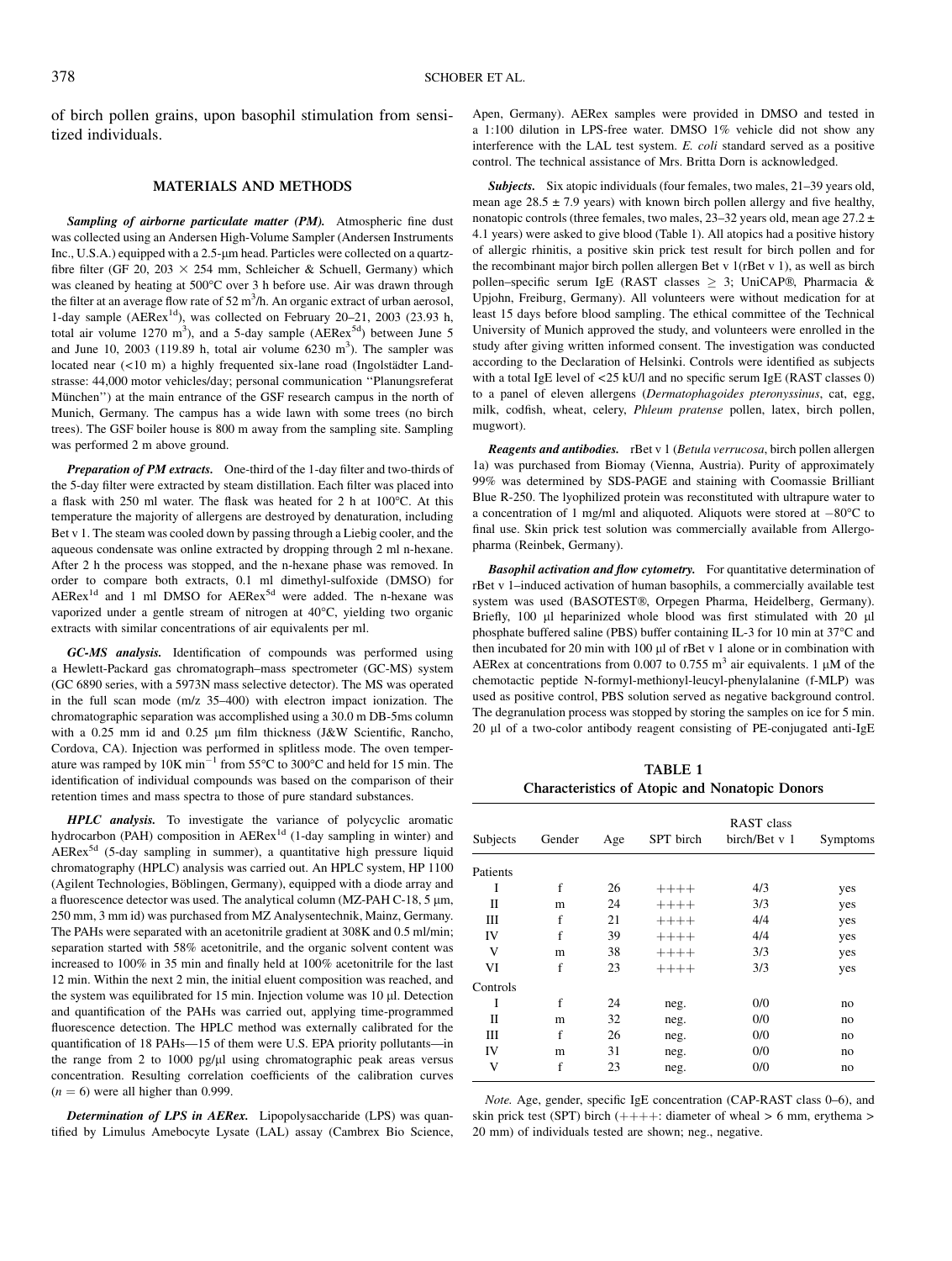and FITC-conjugated anti-gp53 were added and incubated for 20 min in an ice bath. After staining of basophils and removal of erythrocytes, the cells were washed twice and resuspended in 200 µl PBS. Flow cytometric analysis was performed within 2 h using a FACSCalibur flow cytometer (Becton Dickinson, Heidelberg, Germany) and CellQuest<sup>TM</sup> software. Basophilic granulocytes were gated by the presence of PE-conjugated anti-IgE, and expression of gp53 (CD63) was analyzed on this gated cell population. Acquisition was performed on 1000 cells for each sample, and results are given as the percentage of basophils expressing CD63. Results with more than 15% of activated basophils were regarded as positive, according to the manufacturer instructions (Orpegen Pharma, 1997). All basophil activation tests were performed outside the birch pollen season, which in Munich lasted from April 10 until May 1, 2003.

**Statistical analysis.** Data are expressed as the arithmetic means  $\pm$  SD. A paired t-test was performed to compare differences of CD63 expression between AERex and controls. A  $p$  value of  $\leq 0.05$  was considered statistically significant.

# RESULTS

#### Characterization of AERex

At least nine organic compound classes were identified by GC-MS analysis in  $AERex^{1d}$  and  $AERex^{5d}$  (Table 2). In particular, aromatic components such as PAHs and their derivates could be detected.

The mass concentration of the sum of all investigated PAHs in AERex<sup>1d</sup> (1.14 ng/m<sup>3</sup>) was roughly 20 times higher than in  $AERex^{5d}$  (0.06 ng/m<sup>3</sup>). These values are similar to those values found in atmospheric particulate matter collected during previous studies in Munich (Lintelmann et al., 2005; Schauer et al., 2003; Schnelle-Kreis et al., 2001). Table 3 shows that, depending on the specific PAH, 10- to 1500-fold higher concentrations could be measured in AERex<sup>1d</sup> than in AER $ex^{5d}$ . In particular, the benzo[a]pyrene (B[a]P) content in AERex<sup>1d</sup> was found to be 165 ng/ml, whereas only marginal amounts of this compound and other EPA priority PAH pollutants were recovered in AERex<sup>5d</sup>, which was collected during summer. No LPS reactivity was found in both filter extracts tested at a 1:100 dilution. AERex concentrations used

TABLE 2 Qualitative Characterization of AERex<sup>1d</sup> and AERex<sup>5d</sup> by GC-MS Analysis

Compound classes

PAHs PAH ketones and quinones Nitro-PAHs n-Alkanoic acids n-Alkanes Substituted phenols Guaiacols and substituted guaiacols Dicarboxylic acids Aromatic carboxylic acids

Note. Solvent: DMSO.

TABLE 3 HPLC Analysis of Particle-Associated PAHs in AERex<sup>1d</sup> and AERex<sup>5d</sup>

| <b>PAHs</b>                     | $AERex$ <sup>1d</sup><br>$(ng/ml \, extract)^a$ | AERex <sup>5d</sup><br>$(ng/ml \, extract)^b$ |
|---------------------------------|-------------------------------------------------|-----------------------------------------------|
| Acenaphthene*                   | n.d.                                            | n.d.                                          |
| Anthanthrene                    | 17.00                                           | 0.22                                          |
| Anthracene*                     | 51.15                                           | 5.34                                          |
| Benzo[a]anthracene*             | 256.38                                          | 2.30                                          |
| Benzo[ $b$ ]fluoranthene*       | 513.02                                          | 0.35                                          |
| Benzo[ $k$ ]fluoranthene*       | 201.69                                          | 0.26                                          |
| $\text{Benzo}[g,h,i]$ perylene* | 76.05                                           | 0.69                                          |
| $Benzo[a]pyrene*$               | 164.70                                          | 0.20                                          |
| $\text{Benzo}[e]$ pyrene        | 808.01                                          | 0.98                                          |
| Chrysene*                       | 546.32                                          | 3.88                                          |
| Coronene                        | n.d.                                            | 0.26                                          |
| Dibenzo[a,h]anthracene*         | 12.35                                           | 0.19                                          |
| Fluoranthene*                   | 945.04                                          | 96.35                                         |
| Fluorene*                       | n.d.                                            | 4.40                                          |
| Indeno[1,2,3-c,d]pyrene*        | 92.46                                           | n.d.                                          |
| Naphthalene*                    | n.d.                                            | 9.21                                          |
| Phenanthrene*                   | 391.89                                          | 62.58                                         |
| Pyrene*                         | 730.62                                          | 66.39                                         |
| Total PAH content $[ng/m^3]$    | 1.14                                            | 0.06                                          |

Note. The samples were collected near (<10 m) a highly frequented six-lane road with 44,000 motor vehicles per day in the north of Munich, Germany. Solvent: DMSO; n.d., not detected.

 $^{a}$ 4233.33 m<sup>3</sup> air/ml.

 $^{b}$ 4152.73 m<sup>3</sup> air/ml.

\*U.S. EPA priority pollutant.

in basophil activation assay were therefore below the detection limit of LAL test (0.05 E.U./ml).

### CD63 Upregulation of Human Basophils Induced by rBet v 1

Antigen-induced regulation of CD63 expression on basophils of allergic donors was analyzed by incubation with serial dilutions of rBet v 1. Basophil activation was seen to be dose dependent in all patients, reaching a maximum upon stimulation with 4.5 ng/ml rBet v 1 (Fig. 1). For comparable studies on modulating effects of AERex, basic CD63 expression by rBet v 1 was adjusted individually for each donor to  $>10\%$  and <50% basophils. As indicated by Figure 1, a dose range of 0.05–2.3 ng/ml rBet v 1 was found to be appropriate for basic activation in all atopic donors tested. None of basophil samples from healthy controls showed any upregulation of CD63 by rBet v 1.

## Effect of AERex on Basophil Activation

Basophil CD63 expression was analyzed either after stimulation with rBet v 1 or upon AERex exposure, or both, to investigate possible synergy between AERex and IgE-mediated basophil activation in birch pollen–allergic donors and healthy controls.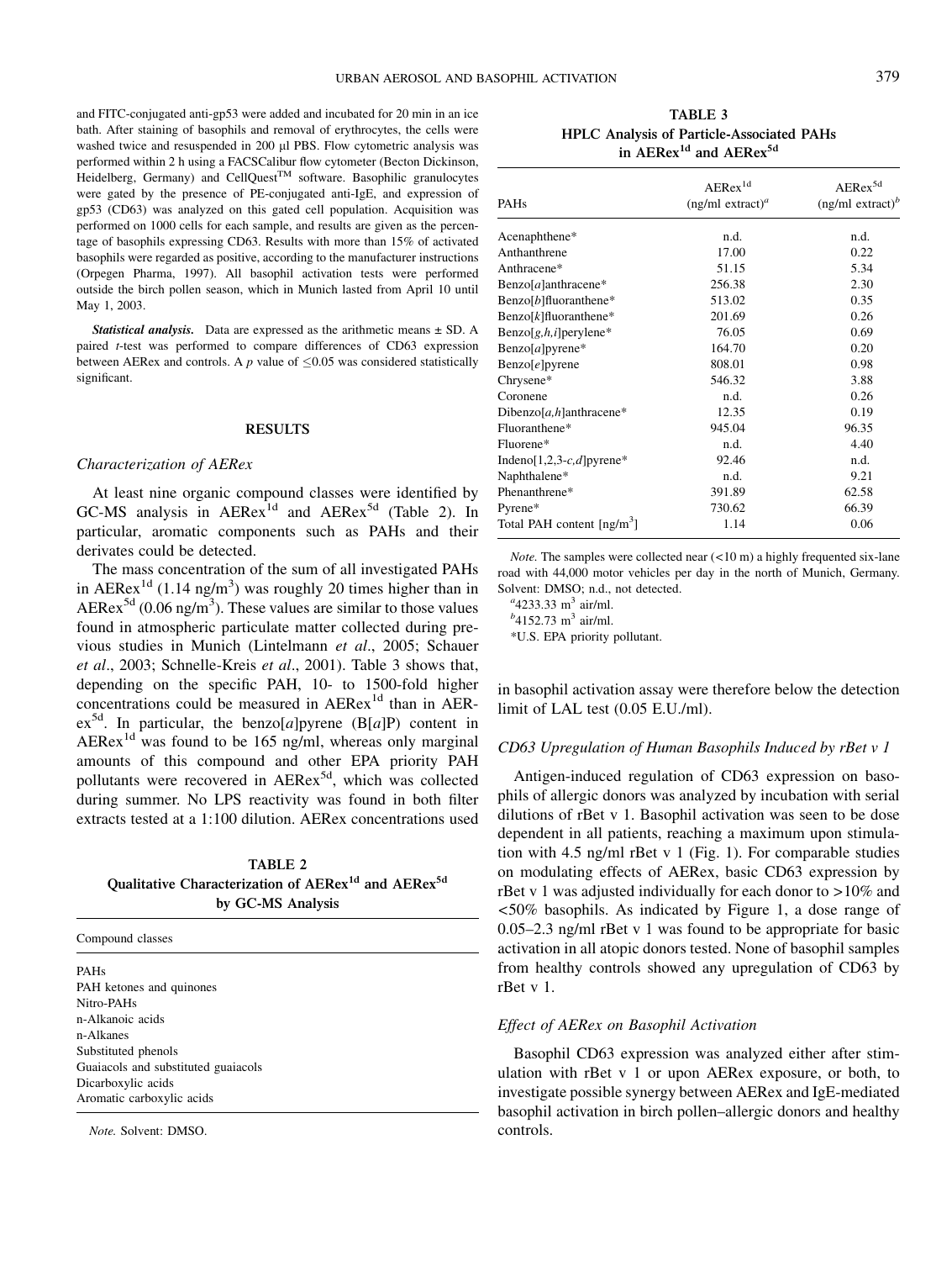

FIG. 1. Dose-response relationship of rBet v 1–induced CD63 upregulation in sensitized basophils. Each print represents the basophil activation of a single stimulation with allergen. A concentration of 4.5 ng/ml rBet v 1 induced a >50% upregulation in all patients. For all subsequent experiments concentrations ranging from 0.05 to 2.3 ng/ml rBet v 1 were used.

Activation with 0.05–2.3 ng/ml rBet v 1 induced 10% to 50% of basophils to upregulate CD63 (Fig. 2) except for donor I being below 10%. rBet v 1 upregulation of CD63 was not influenced by presence of DMSO (Fig. 3). After treatment with both AERex and allergen, basophil activation increased in all patients up to 90%, but was higher with  $AERex<sup>1d</sup>$  than with stimulation with  $AERex^{5d}$  (Fig. 2). Compared to  $AERex^{5d}$ , 5to 50-fold lower concentrations of AERex<sup>1d</sup> were required for maximal effect on basophil activation, which is in accordance with the 20-fold higher total PAH content found in the 1-day sample (Table 3). AERex-induced enhancement of CD63 upregulation of rBet v 1 in sensitized basophils occurred in a dose-dependent manner as is shown exemplarily for one donor in Figure 4.

Both organic extracts synergized with rBet v 1 and significantly enhanced basophil activation in all birch pollen– allergic donors (Fig. 3). However, stimulation with  $AERex^{1d}$  or AERex5d alone exhibited no effects on CD63 expression in basophils from atopic donors as well as from healthy controls, indicating no direct effect of AERex on human basophils in our study. In addition, both AERex extracts showed no enhancement of CD63 upregulation in f-MLP-stimulated basophils from birch pollen–allergic donors.

FACS analysis of propidium iodide–labeled cells revealed that both organic extracts were not toxic to basophils at dilutions of  $1:1000$  and higher  $( $0.1\%$  DMSO)$ . AERexmediated enhancement of basophil activation was only seen at dilutions  $>1:5000$ .

#### DISCUSSION

Environmental particles ( $\leq$ PM2.5: Particulate matter that is 2.5 µm and smaller in size) at ambient levels have been implicated in a great number of human health effects including atopic



FIG. 2. Impact of AERex on rBet v 1–induced CD63 upregulation in human basophils from six birch pollen–allergic individuals. Patients II and III were tested with both AERex<sup>1d</sup> and AERex<sup>5d</sup>. Maximum effect is shown after treatment with rBet v 1 plus AERex (0.007–0.755 m<sup>3</sup>, black columns or filled histograms) and rBet v 1 plus DMSO (<0.02%, white columns or unfilled histograms). Intra-assay variability of CD63 expression upon stimulation with rBet v 1 (0.05–2.30 ng/ml) was less than  $+1.5%$ .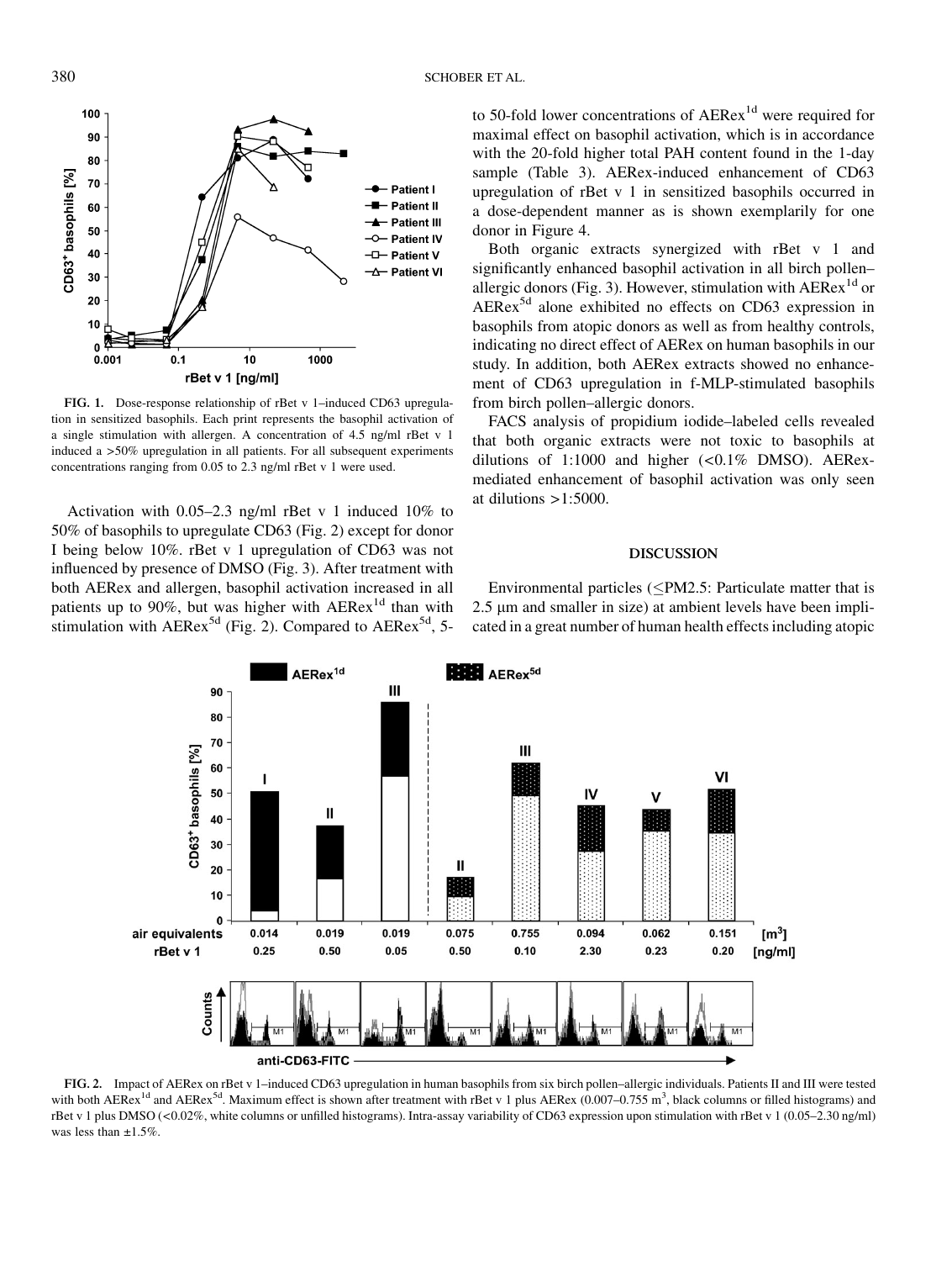

FIG. 3. AERex significantly enhances rBet v 1–induced basophil activation. Each column represents the mean  $\pm$  SD of maximal dose-response relationships observed in three ( $AERex^{1d}$ ) and five ( $AERex^{5d}$ ) birch pollen– allergic individuals after treatment with AERex and rBet v 1.

diseases. An epidemiological association between allergic airway diseases and exposure to atmospheric pollutants has been demonstrated and suggested to be one factor in the increasing prevalence of asthma and rhinoconjunctivitis (Heinrich and Wichmann, 2004; Krämer et al., 2000; Studnicka et al., 1997; van Vliet et al., 1997). In human subjects, studies clearly demonstrated that diesel exhaust particles (DEPs) participate in the development of allergic airway inflammation by enhancing specific IgE and Th2 cytokine production in response to common allergens (Diaz-Sanchez, 1997; Diaz-Sanchez et al., 1996, 1997). However, there is growing experimental evidence that organic substances adsorbed to the particles (polycyclic aromatic hydrocarbons, PAHs) are responsible for adjuvant effects of DEPs independently from the particle nature (Bömmel et al., 2000, 2003; Devouassoux et al., 2002; Hitzfeld et al., 1992; Suzuki et al., 1993; Takenaka et al., 1995; Tsien et al., 1997). Due to their lipophilicity, such compounds are able to interact with a wide range of cells involved in the immune response, including basophilic leukocytes (Kepley et al., 2003).



FIG. 4. Dose-dependent enhancement of rBet v 1–induced basophil activation by AERex $^{5d}$ . Basophils of donor II were incubated with rBet v 1 and different concentrations of AERex<sup>5d</sup> (0.755–0.007 m<sup>3</sup>) to exemplify the dose-response relationship of AERex on rBet v 1–induced basophil activation. The mean  $\pm$  SD of three independent experiments is shown, and results are expressed as the percentage of maximal CD63 expression (100%) upon stimulation with 0.3 ng/ml rBet v 1.

In the present study we investigated whether AERex directly affects human basophils or synergizes with rBet v 1 in stimulating basophil activation. For these *in vitro* experiments, we prepared and used two organic extracts of urban particulate matter  $(\leq PM2.5)$  comprising quantitatively different PAH patterns.

Several studies have provided new insights into the possible involvement of basophils in initiation and amplification of the specific IgE-dependent allergic inflammatory response and fueled speculations that extend beyond their recognized role as effector cells (Devouassoux et al., 1999; Falcone et al., 2000). During the course of allergic reactions, basophils have been shown to migrate into tissues participating in inflammatory reactions (Durham, 1998). Upon crosslinking of high affinity IgE receptors (FceRI) or in response to other stimuli, basophils rapidly release mediators such as histamine and leukotrienes (Marone, 1988) as well as regulatory cytokines such as IL-4 (Arock et al., 1993; Brunner et al., 1993) and IL-13 (Gibbs et al., 1996; Li et al., 1996; Ochensberger et al., 1996). Organic extracts of DEPs have been shown to induce IL-4 expression and histamine release in highly enriched basophil populations, suggesting basophils to be a direct target for organic compounds present in diesel soot (Devouassoux et al., 2002).

We tested basophils from nonatopic as well as from allergic donors for synergy between AERex and allergen, because basophils from each donor group have differing activation requirements (Devouassoux et al., 1999). Our data demonstrate that both AERex extracts tested significantly enhance rBet v 1–induced basophil activation in all birch pollen–allergic subjects at ambient concentrations. This effect of AERex occurs in a dose-dependent manner. Synergy was only observed in basophils from atopic individuals, but not in healthy controls. This is in good accordance with studies reporting synergy of DEPs and antigen on Th2-type cytokine production after in vivo nasal or bronchial challenges in allergic subjects (Diaz-Sanchez et al., 1996, 1997). A similar effect of organic extract of diesel exhaust particles (DEPex) on allergen-induced degranulation of mast cells has been previously described (Diaz-Sanchez et al., 2000). Recent findings showed that DEPex is able to efficiently initiate IgE-independent basophil cytokine production and histamine release (Devouassoux et al., 2002). In contrast to this study, we used organic extracts of freshly sampled urban particulate matter  $(*PM2.5*)$  with different PAH content. Separation of urban PM10 into fine and coarse size particles revealed that the main proinflammatory response (TNF, IL-6, COX-2) in alveolar macrophages was driven by material present in the coarse PM, containing 90 to 95% of the stimulatory material in PM10 (Becker et al., 2005). Primary epithelial cells also responded to the coarse fraction with higher levels of IL-8 and COX-2 expression than that induced by fine or ultrafine PM. All size PM induced oxidant stress in epithelial cells. Compared to ambient PM, diesel PM induced only a minimal cytokine response in both alveolar macrophages and epithelial cells. Both coarse and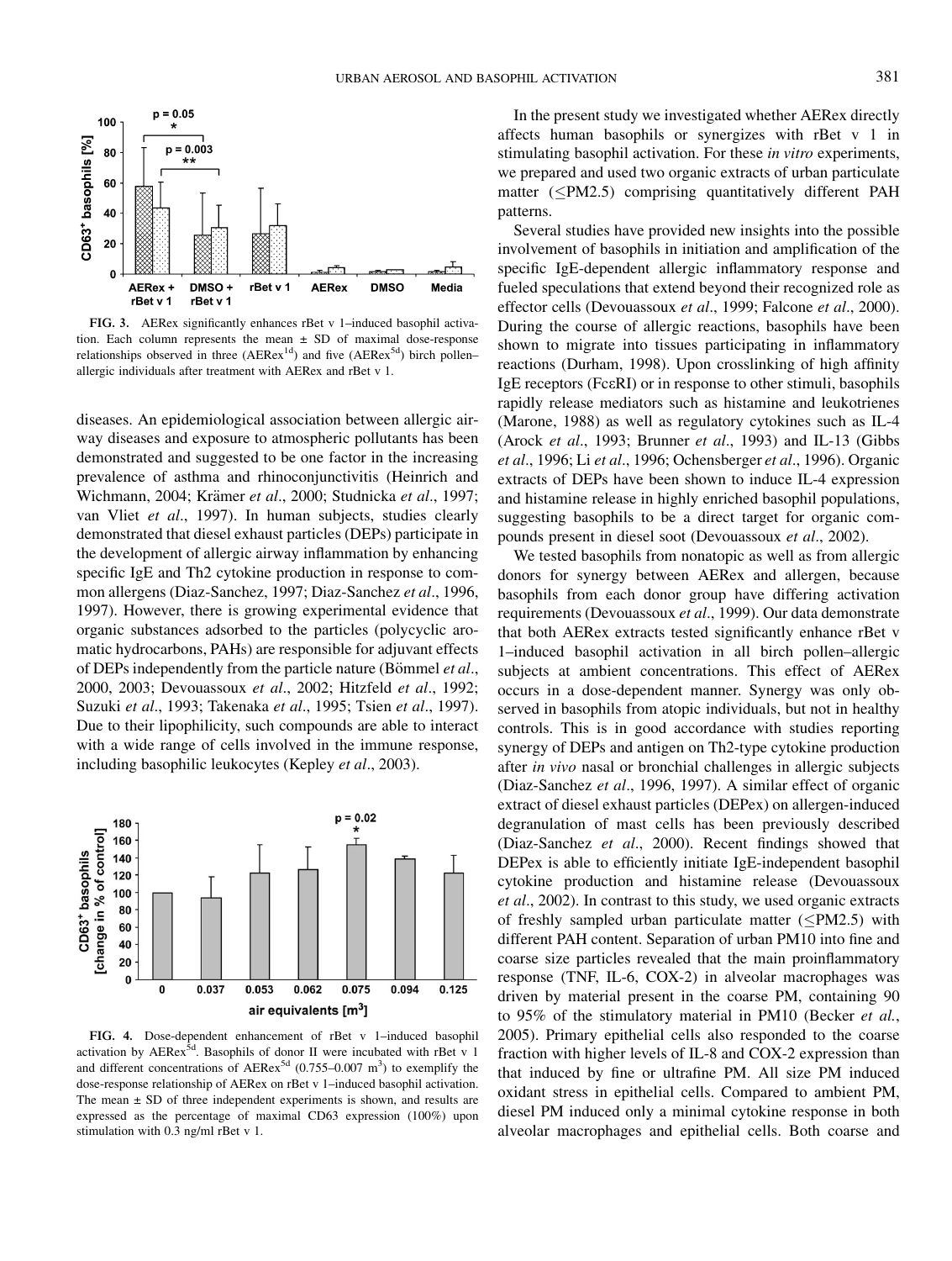fine ambient air PM were also found to inhibit LPS-induced TNF release, while silica, volcanic ash, or carbon black had no inhibitory effect. Diesel particles did not affect cytokine mRNA induction nor protein accumulation but interfered with the release of cytokine from the cells. Ambient coarse and fine PM, on the other hand, inhibited both mRNA induction and protein production. Furthermore, Lin and coworkers (2005) found that nanoparticles contain more of traffic-related metals (Pb, Cd, Cu, Zn, Ba, and Ni) than particles of other sizes, although crustal metals accounted for over 90% of all the particulate metals. The Ag, Ba, Cd, Pb, Sb, V, and Zn contents in nanoparticles were strongly associated with diesel fuel. Divergent chemical composition and different distribution of fine and ultrafine particles in ambient PM and diesel PM might explain the absence of synergistic effects of DEPex and allergen on basophils in Devouassoux's study (Devouassoux et al., 2002).

Strongest basophil activation was monitored upon stimulation with  $AERex^{1d}$ , collected in winter 2003, which comprises a 20-fold higher total PAH content than AERex<sup>5d</sup>, collected in summer 2003. This suggests that the biological activity of AERex is markedly correlated to the content of certain organic components in urban aerosols, in particular PAHs. PAH concentrations fluctuate significantly over the year, with generally higher PAH levels in the winter months (Caricchia *et al.*, 1999; Schauer et al., 2003). At low temperatures motor vehicles need a longer time to reach the optimum working temperature, which is characterized by an increased emission of PAHs (Lintelmann et al., 2005). In addition, significant changes of PAH levels at the end and beginning of the heating period indicate an influence of PAHs emitted by domestic heating. Inversion layers, which are typical for winters in the Munich area, inhibit exchange in the atmosphere, leading to accumulation of pollutants in the lowest layer (Lintelmann et al., 2005; Schauer *et al.*, 2003). Furthermore, spring and summer in 2003 were extremely hot, leading to high UV radiation and high ozone concentrations. This caused photodegradation and oxidation of PAHs and easier atmospheric dispersion of pollutants (Lintelmann et al., 2005).

Overall, the composition of the organic phase of urban aerosols is dependent on seasonality of sampling, location, weather conditions, and other factors. This phase consists of over 20,000 different compounds, of which only one third could be identified to date. In our extracts, we can not exclude that other compounds than PAHs contribute to the observed effects. However, HPLC analysis of AERex and comparison with other studies investigating adjuvant effects of polyaromatic compounds (Bömmel et al., 2000; Kepley et al., 2003; Tsien et al., 1997) strongly indicate that, for the most part, PAHs contribute to the enhancement of rBet v 1–induced basophil activation in birch pollen–allergic patients. Since both organic extracts were sampled in different seasons and over different periods of time, this enhancement has to be considered a general effect of AERex on human basophils.

The bioavailability of PM-associated PAHs is known from cancer studies. To explore the basic relationship between a model PAH and a typical carrier particle, Gerde and coworkers (2001) investigated the rate and extent of release and metabolic fate of  $B[a]P$  adsorbed on the carbonaceous core of diesel soot. The native organic content of the soot had been denuded by toluene extraction. Exogenous B[a]P was adsorbed onto the denuded soot as a surface coating corresponding to 25% of a monomolecular layer. Dogs were exposed by inhalation to an aerosol bolus of the soot-adsorbed  $B[a]P$ . Following deposition in the alveolar region, a fraction of  $B[a]P$  was rapidly desorbed from the soot and quickly absorbed into the circulation. Release rates then decreased drastically. When coatings reached approximately 16% of a monolayer, the remaining  $B[a]P$  was not bioavailable and was retained on the particles after 5.6 months in the lung. However, the bioavailability of particles transported to the lymph nodes was markedly higher; after 5.6 months the surface coating of  $B[a]P$  was reduced to 10%.  $B[a]P$  that remained adsorbed on the soot surface after this period was approximately 30% parent compound. In contrast, the rapidly released pulse of  $B[a]P$ , which was quickly absorbed through the alveolar epithelium after inhalation, appeared mostly unmetabolized in the circulation, along with low concentrations of phase I and phase II B[a]P metabolites. The results indicate that absorption through the alveolar epithelium is an important route of entry to the circulation of organic compounds, in particular PAHs.

PAHs are bifunctional inducers that lead to the production of reactive oxygen species (ROS) through the induction of cytochromes P4501A (Prochaska and Talalay, 1988) and monofunctional inducers (quinones and derivatives) that can directly drive oxidative stress (Pinkus et al., 1996). ROS can activate a number of signaling pathways and cellular events. These effects are suspected to cause or to aggravate health impairments like chronic inflammatory processes or acute symptomatic responses in the respiratory tract (Dellinger et al., 2001; Li et al., 2002; Saxon and Diaz-Sanchez, 2005; Squadrito et al., 2001). The involvement of such metabolic pathways in human polymorphonuclear granulocytes has been previously reported (Devouassoux et al., 2002; Hitzfeld et al., 1997) and could also account for the modulating effects of AERex on human basophils (Kepley et al., 2003). Recent studies have shown that genetic variants of glutathione-Stransferases, which participate in ROS metabolism and detoxification of xenobiotics, affect susceptibility to DEP's enhancement of allergic responses (Gilliland *et al.*, 2004). This may also reflect on the cellular level of basophils we studied.

In summary, the capability of AERex to increase Bet v 1– induced basophil activation in birch pollen–allergic subjects at ambient concentrations suggests an important role of organic compounds, predominantly PAHs, in the maintenance and aggravation of IgE-mediated allergic diseases. Since basophils represent a major source of early IL-4 production in allergic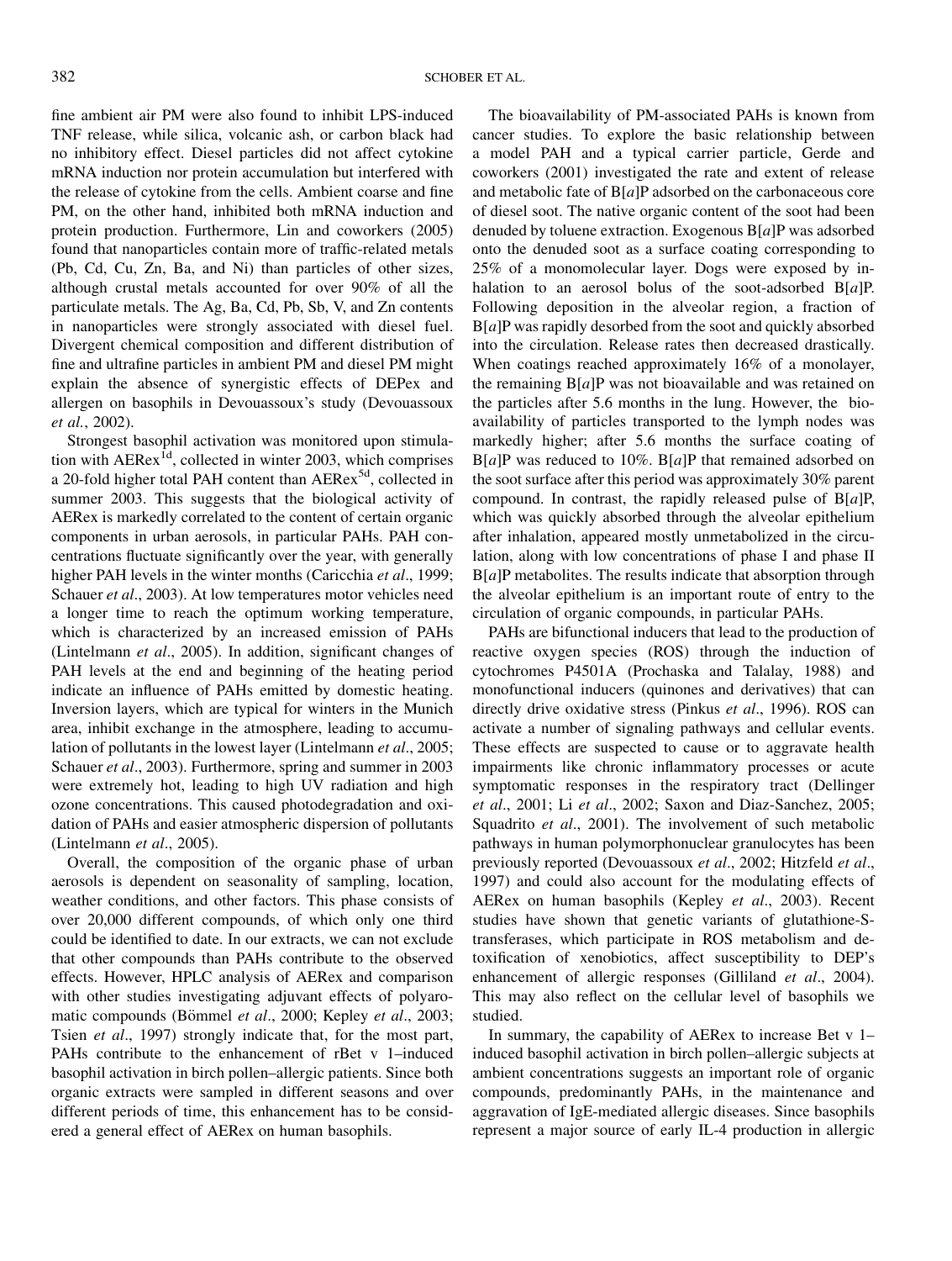patients after specific antigen activation (Devouassoux et al., 1999), synergy between AERex and natural Bet v 1 exposure may also contribute to primary sensitization to other ubiquitous aeroallergens.

#### ACKNOWLEDGMENTS

The technical assistance of Britta Dorn for LPS determination is greatly appreciated. W.S. is a recipient of the Bayerische Habilitations-Förderpreis 2002 of the Bavarian Research Ministry.

#### **REFERENCES**

- Arock, M., Merle-Beral, H., Dugas, B., Ouaaz, F., Le Goff, L., Vouldoukis, I., Mencia-Huerta, J. M., Schmitt, C., Leblond-Missenard, V., and Debre, P. (1993). IL-4 release by human leukemic and activated normal basophils. J. Immunol. 151, 1441–1447.
- Bascom, R., Kulle, T., Kagey-Sobotka, A., and Proud, D. (1991). Upper respiratory tract environmental tobacco smoke sensitivity. Am. Rev. Respir. Dis. 143, 1304–1311.
- Becker, S., Mundandhara, S., Devlin, R. B., and Madden, M. (2005). Regulation of cytokine production in human alveolar macrophages and airway epithelial cells in response to ambient air pollution particles: Further mechanistic studies. Toxicol. Appl. Pharmacol. 207, 269–275.
- Bömmel, H., Haake, M., Luft, P., Horejs-Hoeck, J., Hein, H., Bartels, J., Schauer, C., Pöschl, U., Kracht, M., and Duschl, A. (2003). The diesel exhaust component pyrene induces expression of IL-8 but not of eotaxin. Int. Immunopharmacol. 3, 1371–1379.
- Bömmel, H., Li-Weber, M., Serfling, E., and Duschl, A. (2000). The environmental pollutant pyrene induces the production of IL-4. J. Allergy Clin. Immunol. 105, 796–802.
- Brunner, T., Heusser, C. H., and Dahinden, C. A. (1993). Human peripheral blood basophils primed by interleukin 3 (IL-3) produce IL-4 in response to immunoglobulin E receptor stimulation. J. Exp. Med. 177, 605–611.
- Caricchia, A. M., Chiavarini, S., and Pezza, M. (1999). Polycyclic aromatic hydrocarbons in the urban atmospheric particulate matter in the city of Naples (Italy). Atmos. Environ. 33, 3731–3738.
- Corbo, G. M., Forastiere, F., Dell'Orco, V., Pistelli, R., Agabiti, N., De Stefanis, B., Ciappi, G., and Perucci, C. A. (1993). Effects of environment on atopic status and respiratory disorders in children. J. Allergy Clin. Immunol. 92, 616–623.
- Dellinger, B., Pryor, W. A., Cueto, R., Squadrito, G. L., Hegde, V., and Deutsch, W. A. (2001). Role of free radicals in the toxicity of airborne fine particulate matter. Chem. Res. Toxicol. 14, 1371–1377.
- Devouassoux, G., Foster, B., Scott, L. M., Metcalfe, D. D., and Prussin, C. (1999). Frequency and characterization of antigen-specific IL-4- and IL-13 producing basophils and T cells in peripheral blood of healthy and asthmatic subjects. J. Allergy Clin. Immunol. 104, 811-819.
- Devouassoux, G., Saxon, A., Metcalfe, D. D., Prussin, C., Colomb, M. G., Brambilla, C., and Diaz-Sanchez, D. (2002). Chemical constituents of diesel exhaust particles induce IL-4 production and histamine release by human basophils. J. Allergy Clin. Immunol. 109, 847–853.
- Diaz-Sanchez, D. (1997). The role of diesel exhaust particles and their associated polyaromatic hydrocarbons in the induction of allergic airway disease. Allergy 52, 52–56; discussion 57–58.
- Diaz-Sanchez, D., Penichet-Garcia, M., and Saxon, A. (2000). Diesel exhaust particles directly induce activated mast cells to degranulate and increase histamine levels and symptom severity. J. Allergy Clin. Immunol. 106, 1140–1146.
- Diaz-Sanchez, D., Tsien, A., Casillas, A., Dotson, A. R., and Saxon, A. (1996). Enhanced nasal cytokine production in human beings after in vivo challenge with diesel exhaust particles. J. Allergy Clin. Immunol. 98, 114–123.
- Diaz-Sanchez, D., Tsien, A., Fleming, J., and Saxon, A. (1997). Combined diesel exhaust particulate and ragweed allergen challenge markedly enhances human in vivo nasal ragweed-specific IgE and skews cytokineproduction to a T helper cell 2-type pattern. J. Immunol. 158, 2406–2413.
- Durham, S. R. (1998). Mechanisms of mucosal inflammation in the nose and lungs. Clin. Exp. Allergy 28, 11–16.
- Fahy, O., Tsicopoulos, A., Hammad, H., Pestel, J., Tonnel, A. B., and Wallaert, B. (1999). Effects of diesel organic extracts on chemokine production by peripheral blood mononuclear cells. J. Allergy Clin. Immunol. 103, 1115–1124.
- Falcone, F. H., Haas, H., and Gibbs, B. F. (2000). The human basophil: A new appreciation of its role in immune responses. Blood 96, 4028–4038.
- Fujieda, S., Diaz-Sanchez, D., and Saxon, A. (1998). Combined nasal challenge with diesel exhaust particles and allergen induces in vivo IgE isotype switching. Am. J. Respir. Cell Mol. Biol. 19, 507-512.
- Gerde, P., Muggenburg, B. A., Lundborg, M., and Dahl, A. R. (2001). The rapid alveolar absorption of diesel soot-adsorbed benzo[a]pyrene: Bioavailability, metabolism and dosimetry of an inhaled particle-borne carcinogen. Carcinogenesis 22, 741–749.
- Gibbs, B. F., Haas, H., Falcone, F. H., Albrecht, C., Vollrath, I. B., Noll, T., Wolff, H. H., and Amon, U. (1996). Purified human peripheral blood basophils release interleukin-13 and preformed interleukin-4 following immunological activation. Eur. J. Immunol. 26, 2493-2498.
- Gilliland, F. D., Li, Y. F., Saxon, A., and Diaz-Sanchez, D. (2004). Effect of glutathione-S-transferase M1 and P1 genotypes on xenobiotic enhancement of allergic responses: Randomised, placebo-controlled crossover study. Lancet 363, 119–125.
- Heinrich, J., and Wichmann, H. E. (2004). Traffic related pollutants in Europe and their effect on allergic disease. Curr. Opin. Allergy Clin. Immunol. 4, 341–348.
- Hitzfeld, B., Friedrichs, K. H., and Behrendt, H. (1992). In vitro interactions between human basophils and polymorphonuclear granulocytes: Effect of airborne particulate matter. Int. Arch. Allergy Immunol. 99, 390–393.
- Hitzfeld, B., Friedrichs, K. H., Ring, J., and Behrendt, H. (1997). Airborne particulate matter modulates the production of reactive oxygen species in human polymorphonuclear granulocytes. Toxicology 120, 185-195.
- ISAAC (1998). Worldwide variation in prevalence of symptoms of asthma, allergic rhinoconjunctivitis, and atopic eczema: ISAAC. The International Study of Asthma and Allergies in Childhood (ISAAC) Steering Committee. Lancet 351, 1225–1232.
- Kepley, C. L., Lauer, F. T., Oliver, J. M., and Burchiel, S. W. (2003). Environmental polycyclic aromatic hydrocarbons, benzo(a) pyrene (BaP) and BaP-quinones, enhance IgE-mediated histamine release and IL-4 production in human basophils. Clin. Immunol. 107, 10-19.
- Krämer, U., Koch, T., Ranft, U., Ring, J., and Behrendt, H. (2000). Trafficrelated air pollution is associated with atopy in children living in urban areas. Epidemiology 11, 64–70.
- Li, H., Sim, T. C., and Alam, R. (1996). IL-13 released by and localized in human basophils. J. Immunol. 156, 4833–4838.
- Li, N., Wang, M., Oberley, T. D., Sempf, J. M., and Nel, A. E. (2002). Comparison of the pro-oxidative and proinflammatory effects of organic diesel exhaust particle chemicals in bronchial epithelial cells and macrophages. J. Immunol. 169, 4531–4541.
- Lin, C. C., Chen, S. J., Huang, K. L., Hwang, W. I., Chang-Chien, G. P., and Lin, W. Y. (2005). Characteristics of metals in nano/ultrafine/fine/coarse particles collected beside a heavily trafficked road. Environ. Sci. Technol. 39, 8113–8122.
- Lintelmann, J., Fischer, K., Karg, E., and Schröppel, A. (2005). Determination of selected polycyclic aromatic hydrocarbons and oxygenated polycyclic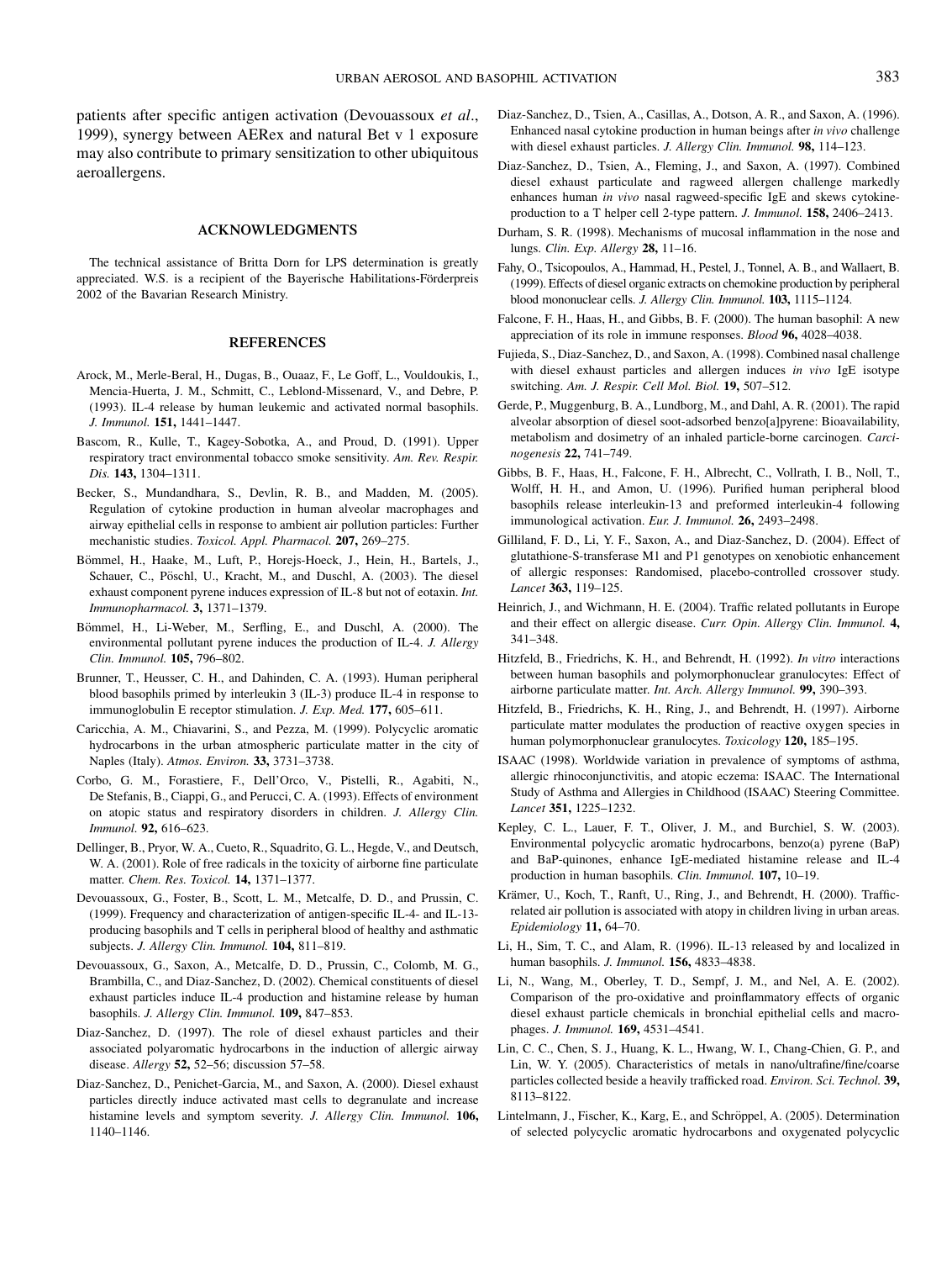aromatic hydrocarbons in aerosol samples by high-performance liquid chromatography and liquid chromatography-tandem mass spectrometry. Anal. Bioanal. Chem. 381, 508-519. Epub. 2005 Jan 2019.

- Marone, G. (1988). Control mechanisms of mediator release in human basophils and mast cells. Immunol. Invest. 17, 707–745.
- Nightingale, J. A., Maggs, R., Cullinan, P., Donnelly, L. E., Rogers, D. F., Kinnersley, R., Chung, K. F., Barnes, P. J., Ashmore, M., and Newman-Taylor, A. (2000). Airway inflammation after controlled exposure to diesel exhaust particulates. Am. J. Respir. Crit. Care Med. 162, 161-166.
- Ochensberger, B., Daepp, G. C., Rihs, S., and Dahinden, C. A. (1996). Human blood basophils produce interleukin-13 in response to IgE-receptordependent and -independent activation. Blood 88, 3028–3037.
- Orpegen Pharma (1997). Basotest—Test kit for the quantitative determination of the degranulation of basophilic granulocytes in heparinized human whole blood. Operators Manual Basotest 6, 1-8.
- Peterson, B., and Saxon, A. (1996). Global increases in allergic respiratory disease: The possible role of diesel exhaust particles. Ann. Allergy Asthma Immunol. 77, 263–268; quiz 269–270.
- Pinkus, R., Weiner, L. M., and Daniel, V. (1996). Role of oxidants and antioxidants in the induction of AP-1, NF-kappaB, and glutathione Stransferase gene expression. J. Biol. Chem. 271, 13422–13429.
- Prochaska, H. J., and Talalay, P. (1988). Regulatory mechanisms of monofunctional and bifunctional anticarcinogenic enzyme inducers in murine liver. Cancer Res. 48, 4776–4782.
- Ring, J. (1997). Allergy and modern society: Does ''Western life style'' promote the development of allergies? Int. Arch. Allergy Immunol. 113, 7-10.
- Ring, J., Krämer, U., Schäfer, T., and Behrendt, H. (2001). Why are allergies increasing? Curr. Opin. Immunol. 13, 701–708.
- Salvi, S., Blomberg, A., Rudell, B., Kelly, F., Sandström, T., Holgate, S. T., and Frew, A. (1999). Acute inflammatory responses in the airways and peripheral blood after short-term exposure to diesel exhaust in healthy human volunteers. Am. J. Respir. Crit. Care Med. 159, 702-709.
- Saxon, A., and Diaz-Sanchez, D. (2005). Air pollution and allergy: You are what you breathe. Nat. Immunol. **6**, 223-226.
- Schauer, C., Niessner, R., and Pöschl, U. (2003). Polycyclic aromatic hydrocarbons in urban air particulate matter: Decadal and seasonal trends, chemical degradation, and sampling artifacts. Environ. Sci. Technol. 37, 2861–2868.
- Schnelle-Kreis, J., Gebefügi, I., Welzl, G., Jaensch, T., and Kettrup, A. (2001). Occurrence of particle-associated polycyclic aromatic compounds in ambient air of the city of Munich. Atmos. Environ. 35, 71–81.
- Squadrito, G. L., Cueto, R., Dellinger, B., and Pryor, W. A. (2001). Quinoid redox cycling as a mechanism for sustained free radical generation by inhaled airborne particulate matter. Free Radic. Biol. Med. 31, 1132–1138.
- Studnicka, M., Hackl, E., Pischinger, J., Fangmeyer, C., Haschke, N., Kühr, J., Urbanek, R., Neumann, M., and Frischer, T. (1997). Traffic-related NO2 and the prevalence of asthma and respiratory symptoms in seven year olds. Eur. Respir. J. 10, 2275–2278.
- Suzuki, T., Kanoh, T., Kanbayashi, M., Todome, Y., and Ohkuni, H. (1993). The adjuvant activity of pyrene in diesel exhaust on IgE antibody production in mice. Arerugi 42, 963–968.
- Takano, H., Yoshikawa, T., Ichinose, T., Miyabara, Y., Imaoka, K., and Sagai, M. (1997). Diesel exhaust particles enhance antigen-induced airway inflammation and local cytokine expression in mice. Am. J. Respir. Crit. Care Med. 156, 36–42.
- Takenaka, H., Zhang, K., Diaz-Sanchez, D., Tsien, A., and Saxon, A. (1995). Enhanced human IgE production results from exposure to the aromatic hydrocarbons from diesel exhaust: Direct effects on B-cell IgE production. J. Allergy Clin. Immunol. 95, 103-115.
- Tsien, A., Diaz-Sanchez, D., Ma, J., and Saxon, A. (1997). The organic component of diesel exhaust particles and phenanthrene, a major polyaromatic hydrocarbon constituent, enhances IgE production by IgE-secreting EBVtransformed human B cells in vitro. Toxicol. Appl. Pharmacol. 142, 256-263.
- van Vliet, P., Knape, M., de Hartog, J., Janssen, N., Harssema, H., and Brunekreef, B. (1997). Motor vehicle exhaust and chronic respiratory symptoms in children living near freeways. Environ. Res. 74, 122-132.
- Wüthrich, B. (1989). Epidemiology of the allergic diseases: Are they really on the increase? Int. Arch. Allergy Appl. Immunol. 90, 3–10.